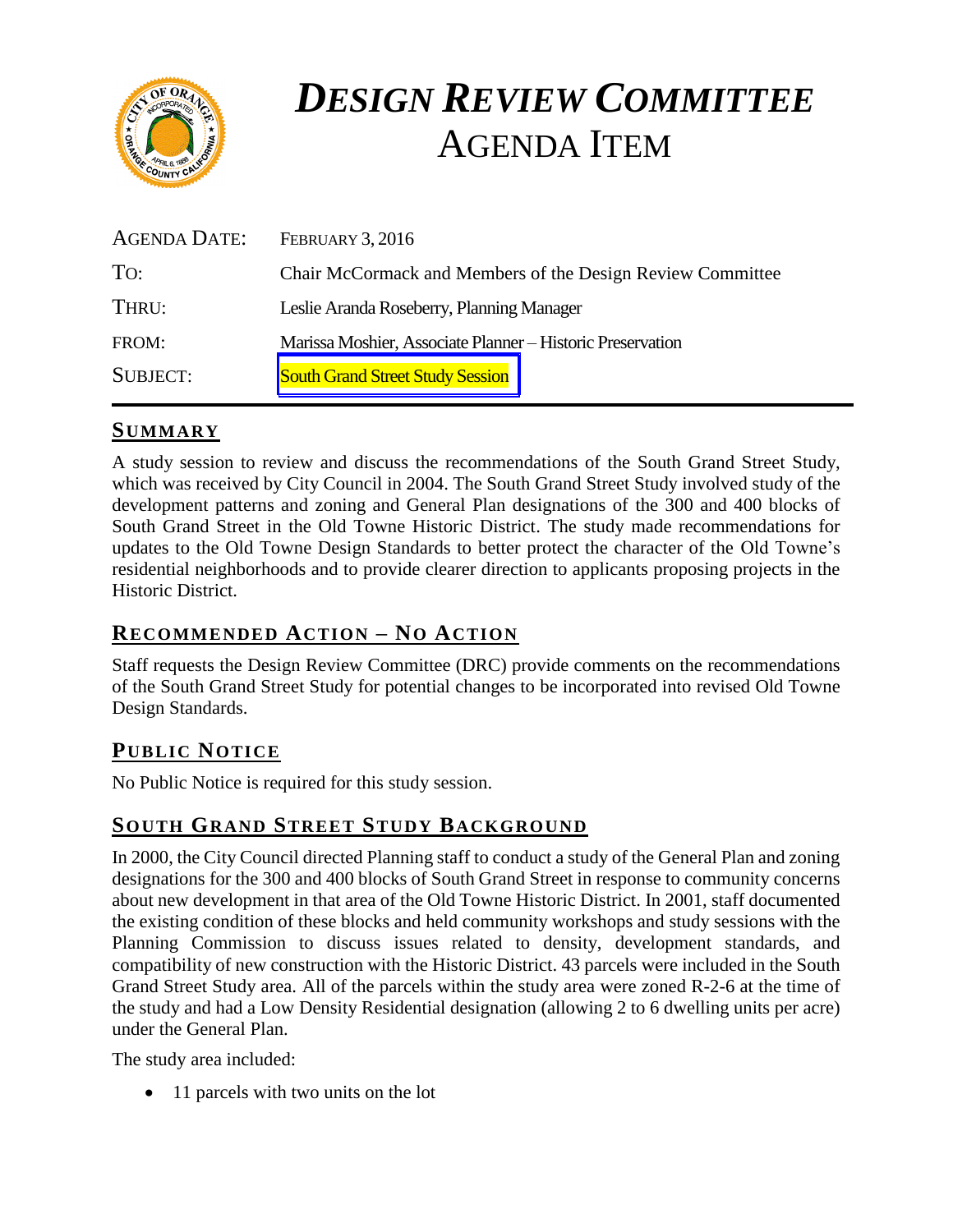- 1 parcel with three units on the lot
- 32 parcels with single family residences

41 buildings within the study area were contributors to the Historic District. Building permit records were researched to determine development trends for new construction in the study area:

- The majority of permitted additional units (8 out of 13 total permits) occurred between 1978 and 1990.
- Only one permit for a new unit was been issued in the study area between 1990 and 2004.
- Where additional units were developed on the lots, the new construction was located behind the historic building.
- Three of the four blocks within the study area have access from an alley at the rear of the lot. In some cases, the units developed in the 1970s and 1980s, before the Historic District was designated, cantilever over the alley. The west side of the 300 block of South Grand has no alley, requiring additional units to take access off a driveway to the street.

In 2001, the City Council adopted an urgency ordinance precluding approval of additional units in the study area to provide staff with additional time to study the development standards and historic neighborhood building patterns. The urgency ordinance was extended until April 2002. Additional study sessions and workshops were conducted in 2002 and 2003.

In June 2004, the City Council reviewed the South Grand Street Study and directed staff to proceed first with rezoning the study area and to amend the Old Towne Design Standards based on the recommendations of the study. The recommendations of the study addressed ways to improve project review and compatibility of new construction in the Historic District. In October 2004, the City Council adopted an Ordinance approving the Zone Change from R-2-6 to R-1-6 for the 300 and 400 blocks of South Grand. This study session seeks feedback on the options for incorporating the study's recommendations into revised Design Standards.

## **STUDY RECOMMENDATIONS**

The following are recommendations from the South Grand Street Study, which have been condensed from the original study. Staff is seeking the DRC's comments on the best format to incorporate the intent of these recommendations into the updated Design Standards.

#### *Issue 1: Old Towne Site and Context Assessment Form / Historic District Project Database*

The South Grand Street Study identified issues for both applicants and decision-makers in reviewing proposed new construction for compatibility with the historic streetscape in Old Towne. The study recommended gathering contextual information from applicants to encourage them to consider the surrounding areas when designing their projects and to provide the DRC and Planning Commission with additional information on the project's context during review. To facilitate this, staff developed an Old Towne Site and Context Assessment form to collect data on proposed projects to help determine if the proposal is compatible with the surrounding area. The form provides a framework for collecting information on the proposed project and existing development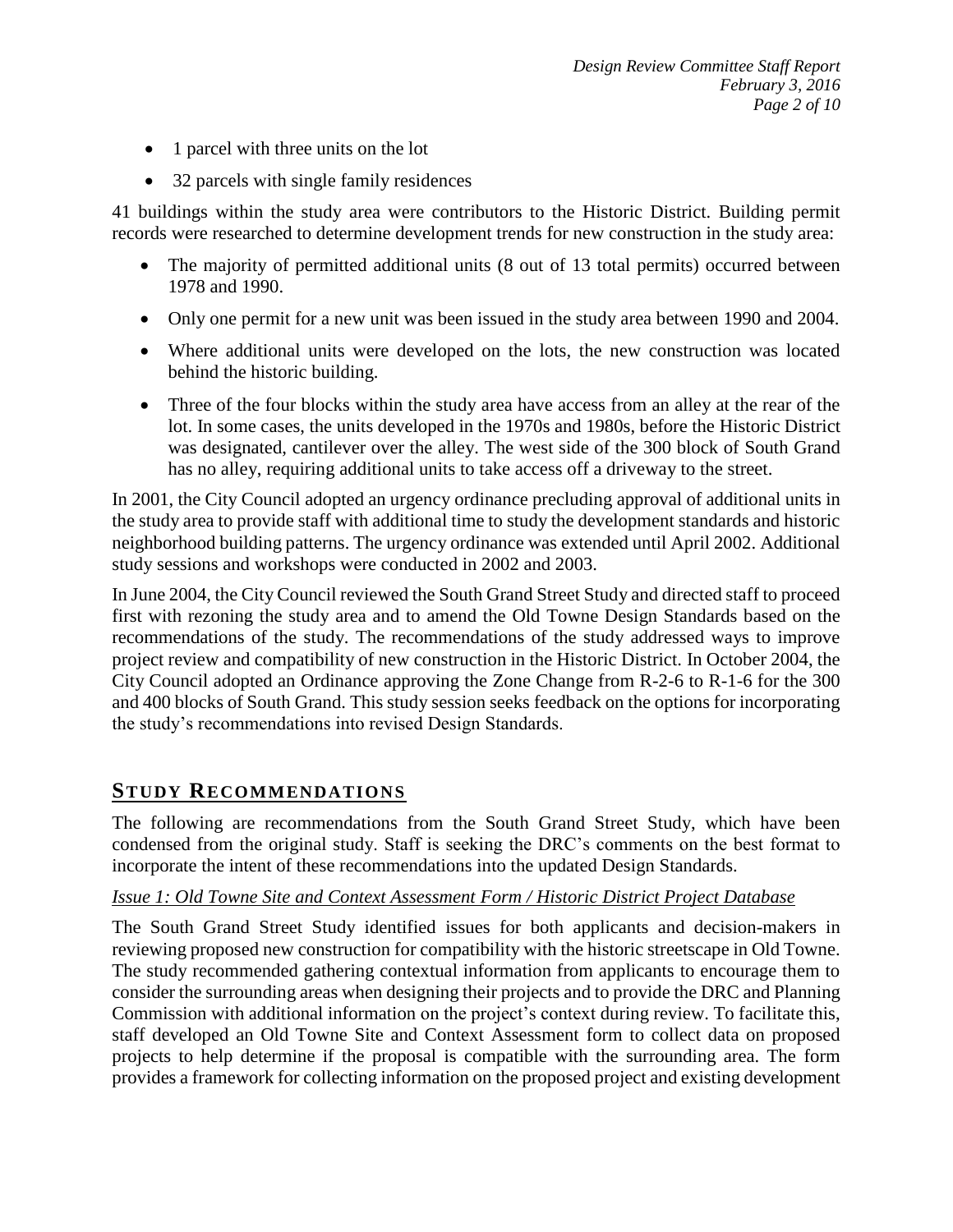on surrounding properties. The form is included as Attachment 3 and is regularly provided to applicants proposing substantial new construction in the Historic District.

The study also recommended development of a database to track approved and constructed projects, as a way to analyze potential cumulative impacts in the Historic District. Staff developed an internal database of projects from 1994 to present, tracking DRC approval, project type, date of approval and building permit issuance. The following data is compiled from the historic district project database for projects approved since 1994:

- 322 parcels have had projects reviewed and approved by the Design Review Committee.
- Of those approved projects, 213 projects have been issued building permits and have been constructed.
- The following types of permits have been issued for DRC approved projects:
	- o 49 permits for new construction
	- o 27 permits for demolition of an existing structure and replacement with a new structure
	- o 6 permits for demolition with no replacement structure
	- o 105 permits for additions to existing structures
	- o 93 permits for alterations to existing structures
- The 33 total demolitions in the Historic District are broken down by the following types of structures.
	- o 2 were demolitions of contributing primary structures:
		- Single-family residence at 151 S. Harwood which was demolished and replaced with a historic building relocated from W. Chapman Avenue
		- The majority of the Orange Intermediate School, except for the façade which was retained as part of the Chapman University Law School.
	- o 11 were contributing accessory structures/garages.
	- o 20 were non-contributing buildings.
	- o All of the demolitions of contributing structures were approved in or prior to 2000.

There are 2,422 total parcels in the Historic District. Given the total number of parcels in Old Towne, less than nine percent have been altered through DRC approved projects since the Design Standards were adopted.

Attachment 4 shows a summary of the approved and constructed DRC projects in the Old Towne Historic District since 1994. As part of the South Grand Street Study recommendations, staff will continue to update the project database to track changes in the Historic District.

Staff uses the assessment forms for internal project review; however, the assessment forms themselves could be incorporated as attachments to the DRC staff reports, if the Committee believes that information would be useful. Staff could also provide the DRC with information on previously approved and constructed projects within the surrounding area as part of the staff report.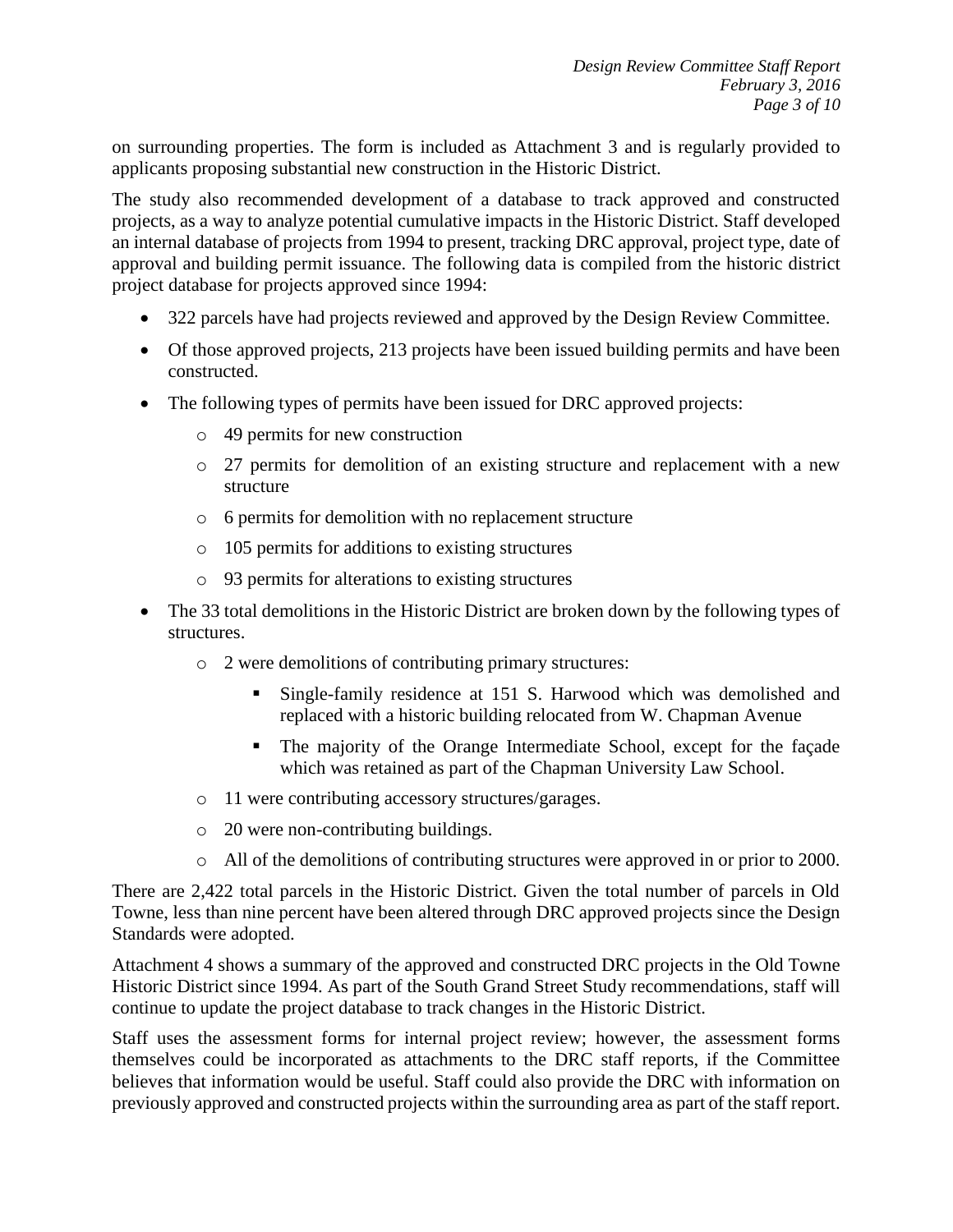Staff is seeking the DRC's comments on these types of potential uses for the historic district project database and assessment forms.

#### *Issue 2: Floor Area Ratio and Compatible New Development*

In order to reduce the potential impacts of new development on the streetscape, the study recommended adding a new Floor Area Ratio (FAR) development standard for the Historic District. Typically, FAR is calculated using the total floor area of all development on the property, including first and second floors. By comparison, lot coverage is a calculation of the ground floor area only. The study recommended restricting first floor development to 0.35 FAR (or 35% lot coverage). The study did not recommend a restriction on the total FAR for the property. Changes to this development standard would require a zoning overlay, approved by City Council, specifically for the Historic District and separate from the adoption of updated Design Standards.

The existing FAR or lot coverage restrictions on property in Old Towne are based on the property's zoning designation:

- R-1-6 properties may have a maximum of 0.60 total FAR for properties less than 10,000 square feet in size
- R-2-6 properties may have a maximum 0.70 total FAR
- R-3 properties may have a maximum 45% lot coverage for two-story structures or 55% for one-story structures
- R-4 properties may have a maximum 60% lot coverage

The following illustration shows a typical block in the Historic District that has been developed with some additional units behind the historic buildings.



The proposed change to a 35% lot coverage maximum would likely have the greatest impact on development of multi-family residential properties. Historically, the majority of residential properties in Old Towne contained modestly sized, single family houses with small detached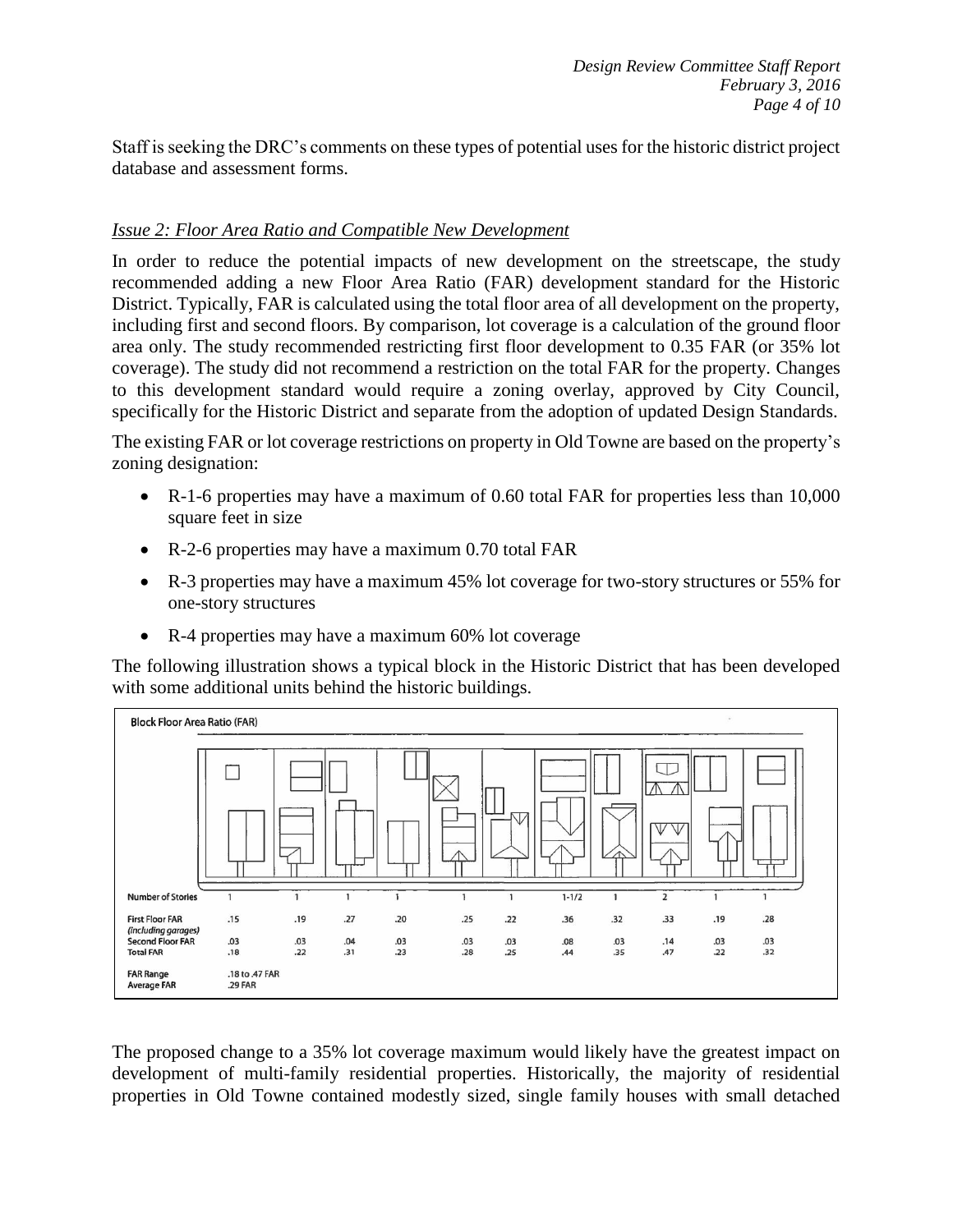accessory structures at the rear. The study concluded that the majority of properties on South Grand Street had lot coverages ranging from 18% to 21%. On a standard lot in Old Towne with existing 20% lot coverage, approximately 1,000 square feet of new construction could be added under a 35% lot coverage restriction. The study concluded that a 35% lot coverage maximum provided adequate development potential for all of the R-1 and R-2 zones in the Historic District by extrapolating from the study of two blocks of South Grand Street. The majority of single family residential projects that involve construction of a modestly sized addition to the existing house or construction of an accessory second unit between 450 and 640 square feet behind a historic building would be unaffected by the change. Construction of a second unit in the R-2 zone behind a historic house would also likely be unaffected.

However, the South Grand Street Study did not analyze the potential effects of the lot coverage restriction on R-3 and R-4 properties. The lot coverage restriction does not distinguish between different densities for single and multi-family properties. If applied equally to all zoning districts in Old Towne, the restriction may preserve open space on lots that are zoned for multi-family development (R-2-6, R-3 and R-4). However, because the restriction functions as a lot coverage development standard and does not restrict development above the ground floor, the 35% lot coverage may encourage development of half or full second stories, particularly at the rear of existing historic houses.

Other restrictions that may reduce lot coverages in the Historic District include clear design standards that require maintaining existing front and side yard setback patterns or prohibiting construction of full second stories (rather than allowing them through a Conditional Use Permit). The proposed 35% lot coverage could also be incorporated into the Design Standards as a recommended maximum, rather than a required development standard.

Staff is seeking the DRC's comments on the potential effectiveness of the 35% lot coverage restriction and alternate means to reduce the mass and scale of proposed development in Old Towne through design standards.

#### *Issue 3: Bulk Angle*

To improve project review, the study recommended developing tools and design standards that emphasize understanding height, bulk/mass, context and streetscape patterns as part of developing a project in the Historic District. Under the Orange Municipal Code, the maximum height of new development in residential zones is 32 feet. The Old Towne Design Standards also require that the mass and scale of new development be compatible with the surrounding streetscape. In addition to lot coverage, the study recommended adoption of a bulk angle standard to restrict the height and mass of new development in the Historic District. The bulk angle standard is frequently used in communities concerned with "mansionization" to limit the height and mass of new development in relation to the surrounding neighborhood. The bulk angle standard creates a three dimensional maximum building envelope for all new development. The South Grand Street Study recommended using a 35 degree angle taken from 10 feet above the front, side and rear property lines to create a maximum building envelope that is potentially compatible with the Historic District. See the illustration below for an example of the bulk angle standard.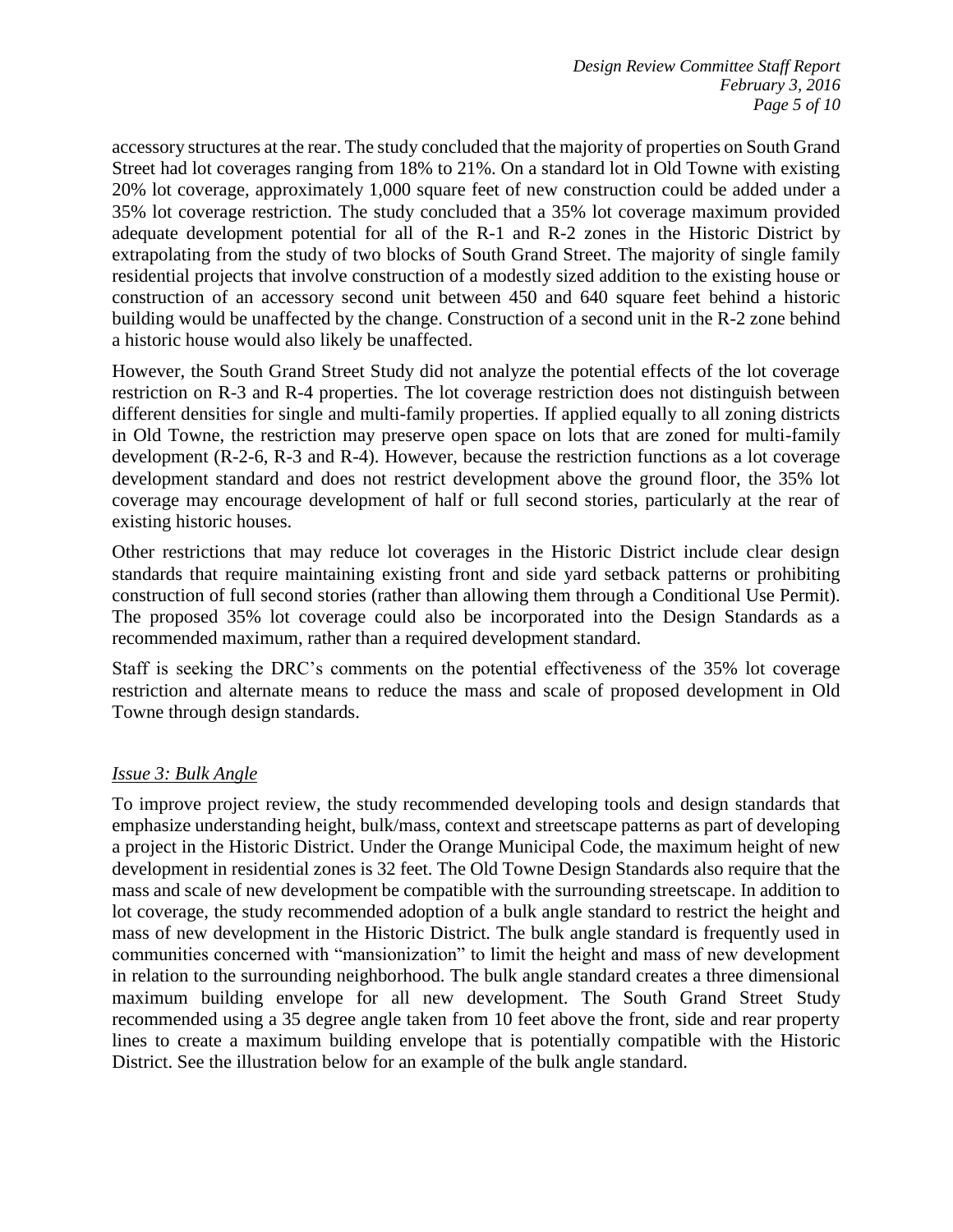

This restriction, coupled with the 35% lot coverage restriction, may reduce the quantity and size of second story development in the Historic District, particularly in the multi-family residential zones. However, the bulk angle standard creates a maximum building envelope that may not always be compatible with individual blocks in the Historic District. Depending on the particular streetscape in which it is located, the bulk and mass allowed under the bulk angle standard may not actually be compatible with the historic property. In such cases, staff and the decision-making bodies will continue to rely on clear language related to other aspects of compatibility in the Design Standards, rather than volume calculation from the bulk angle standard.

Staff is seeking the DRC's recommendations on the use of the bulk angle standard to potentially reduce the size of new development in the Historic District and alternative means to design compatible new construction, including prohibiting new two story construction.

#### *Issue 5: Parking*

The study identified the potential for required parking areas for new development to negatively impact the character of the historic streetscape. To prevent the parking areas from impacting the streetscape, the study recommended the following provisions related to parking in the Historic District:

- Prohibit widening existing driveways to create a new parking pad next to the approach to the garage.
- Require that all parking areas be screened from public view.
- Prohibit carports in the R-1 and R-2 zones.

Staff has incorporated the first two recommendations into the updated design standards. However, staff recommends revising the prohibition on carports to allow covered parking areas in rear yards, if they are minimally visible from the street. Staff recommends that allowing carports in rear yards, in areas minimally visible from the street, allows property owners to increase off-street parking while retaining the historic streetscape, provided that the design and materials of the carport are compatible with the historic property.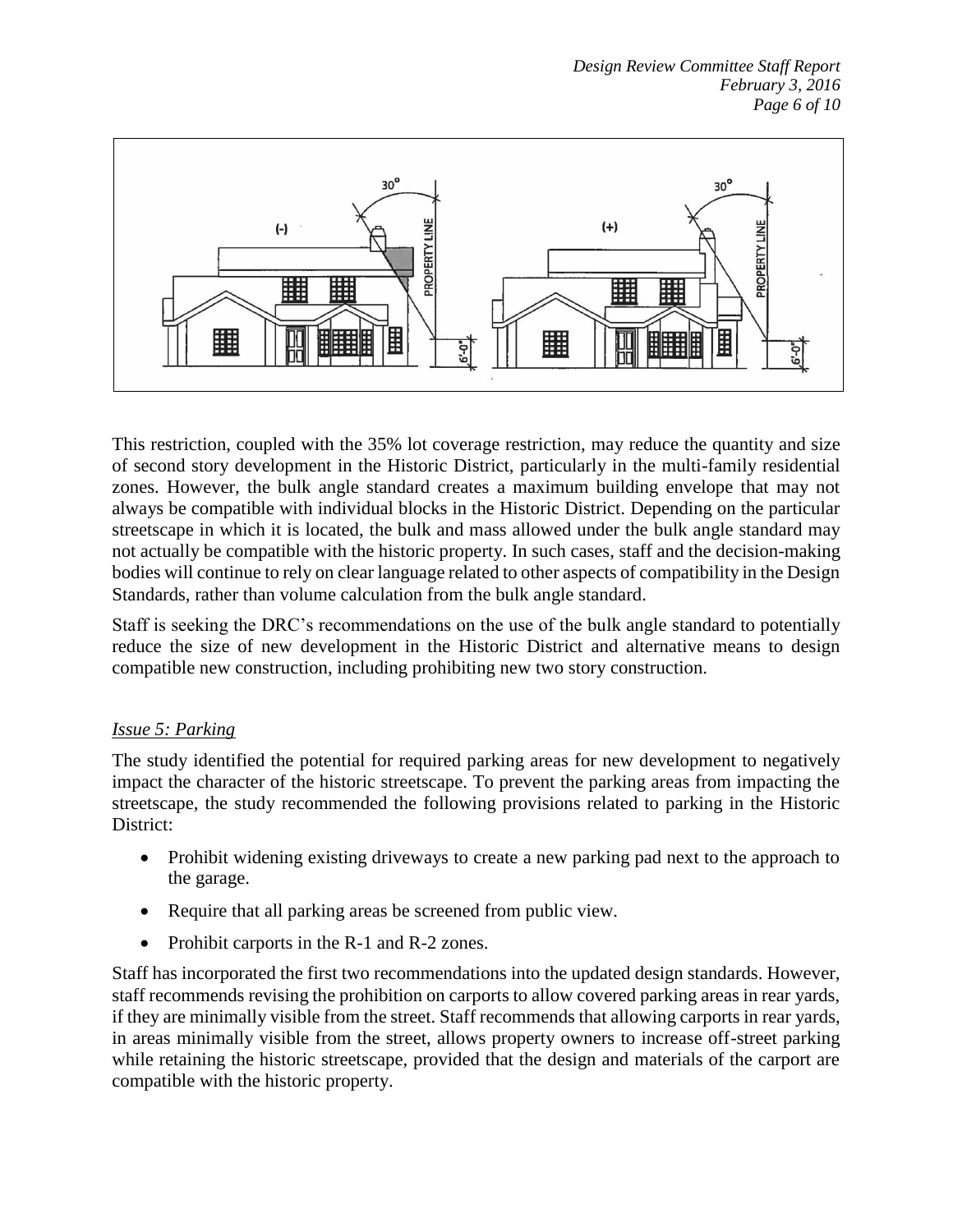Staff is seeking the DRC's input on the following modification to the carport recommendation:

 Carports over driveway approaches to garages are prohibited. Carports in rear yards that are minimally visible from the street may be permitted, subject to design review.

#### *Issue 6: Building Separation*

The study identified the distance separations between buildings required by the zoning code to be insufficient for the Historic District. Under the zoning code, the following distance separation requirements apply to residential properties:

- The minimum distance between a principal building and a non-habitable accessory structure is 6 feet
- The minimum wall-to-wall distance between two habitable structures is 15 feet for the front of a building and any other wall or 8 feet between other configurations.

The study concluded that with typical eave overhangs of 18 or 24 inches in the Historic District, the distance separating the eaves of buildings could be reduced to as little as two or three feet. The study recommended addressing this issue by amending the development standards for the Historic District to require a minimum separation of 10 feet between building walls and 6 feet between eaves. This would require approval by the City Council through a zoning overlay specifically for the Historic District.

For some projects, the change in distance separation may affect the site plan and size of the new development. For single family properties with historic accessory garages, this may result in requests to relocate the garage to meet the minimum distance separation between a new addition and the garage. Staff is seeking the DRC's recommendations on the necessity of increasing the distance separation between buildings through a zoning overlay.

#### *Issue 4: Design Standards Related to New Residential Construction*

As a supplement or alternate to the FAR/bulk angle recommendations of the South Grand Street Study, staff has developed the following text related to additions and infill construction on residential properties for the updated Design Standards. This text is intended to replace the sections related to new construction in the existing Design Standards. Staff is seeking the DRC's comments on potential changes to be incorporated into the final draft of the Design Standards and recommendations on the effectiveness of incorporating the South Grand Street Study, particularly the 0.35 FAR restriction and bulk angle standard, into these Design Standards.

#### Additions

A well designed addition may be an appropriate way to encourage contemporary uses of a historic building. A thoughtfully conceived addition will have limited impacts to the streetscape of the historic district and the materials of the historic building. The compatibility of an addition is based on a number of elements related to mass, scale, design, materials and detailing. If you are considering an addition to your historic building, please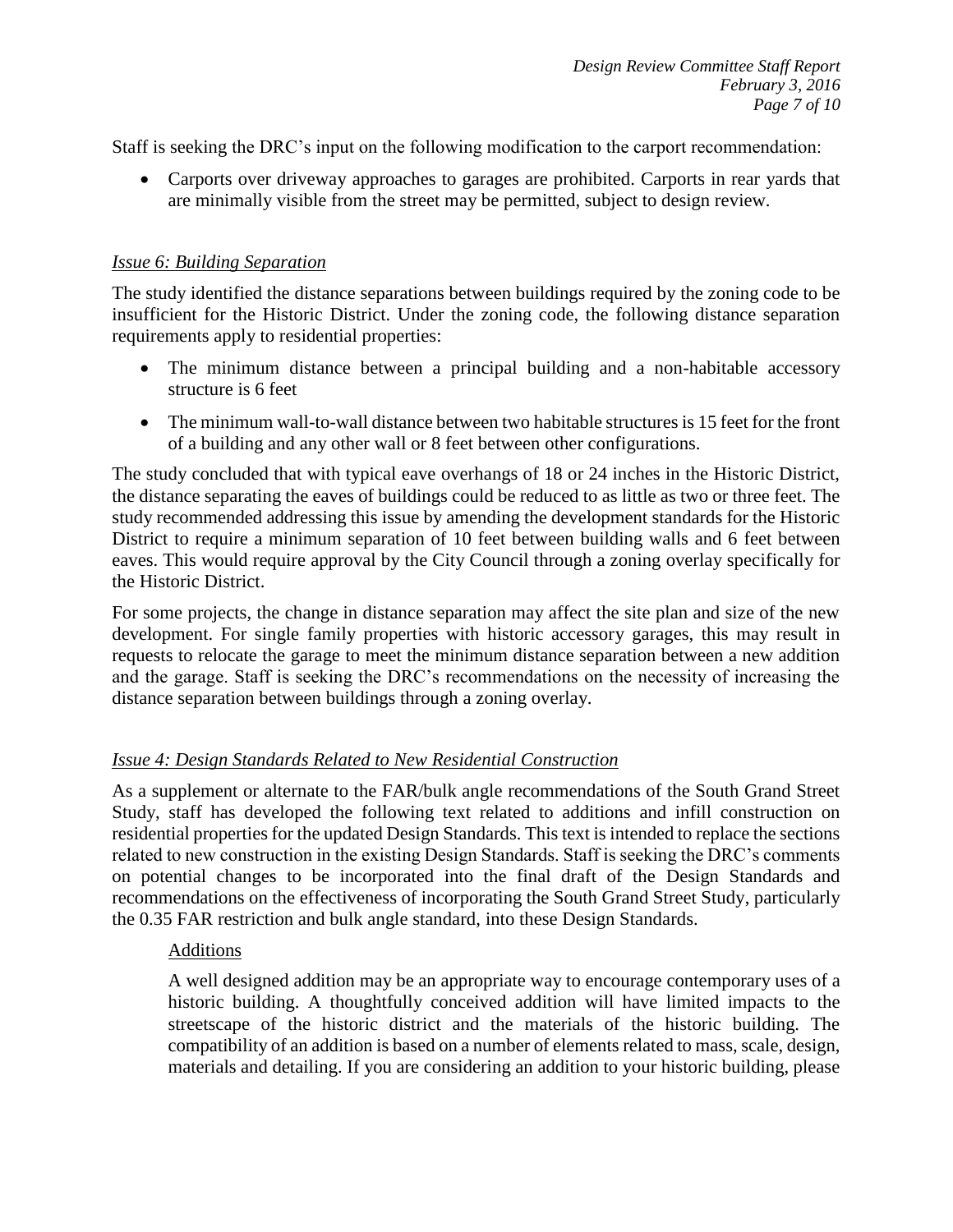contact Planning Division staff early in the design process to discuss options for new construction in the historic district.

- 1. Compatible additions are generally smaller in mass, scale and volume than the historic building.
	- a. Second story additions to one story buildings are inappropriate.
- 2. An addition should be located at the rear of the building whenever possible, away from street facing elevations.
- 3. The addition should be consistent with the historic pattern of side yard setbacks.
- 4. After the addition is constructed, it should be clear which part of the building is historic and which part is new.
- 5. Roof forms should be compatible with the existing building.
	- a. The roof form of the historic building should be retained on elevations visible from the street and should not be substantially altered by the new construction.
	- b. New dormers are appropriate only on side and rear elevations and must not substantially change the historic roof form.
	- c. An addition should not be taller than the existing ridge height.
- 6. An addition should be designed so that there is minimal loss of historic materials and character-defining features of the historic building are not obscured, damaged or destroyed.
	- a. If the addition were removed in the future, the form of the historic building should be unchanged.
- 7. Parking areas should be located at the rear of the site and should be screened from public view by appropriate fencing or planting strips.
- 8. Driveways should not be widened to accommodate additional parking.

#### Infill Construction

Infill in historic districts may consist of constructing a new building on a vacant lot (a primary building) or constructing additional buildings (secondary buildings) on a lot containing an existing building. Successful infill construction takes cues from the surrounding historic neighborhood and its buildings without creating an exact replica of a historic architectural style. New construction should be consistent with the mass, scale, materials, height, roof form, setbacks, pattern of windows and doors, and landscaping of existing buildings on the street. The site design of an historic property is a key part of its character. The spacing and location of buildings on each lot within an historic neighborhood establishes a rhythm that is essential to the character of the historic district. The grouping of buildings, with uniform setbacks and street facing features, gives each neighborhood a strong sense of place. One of the first steps to designing an infill building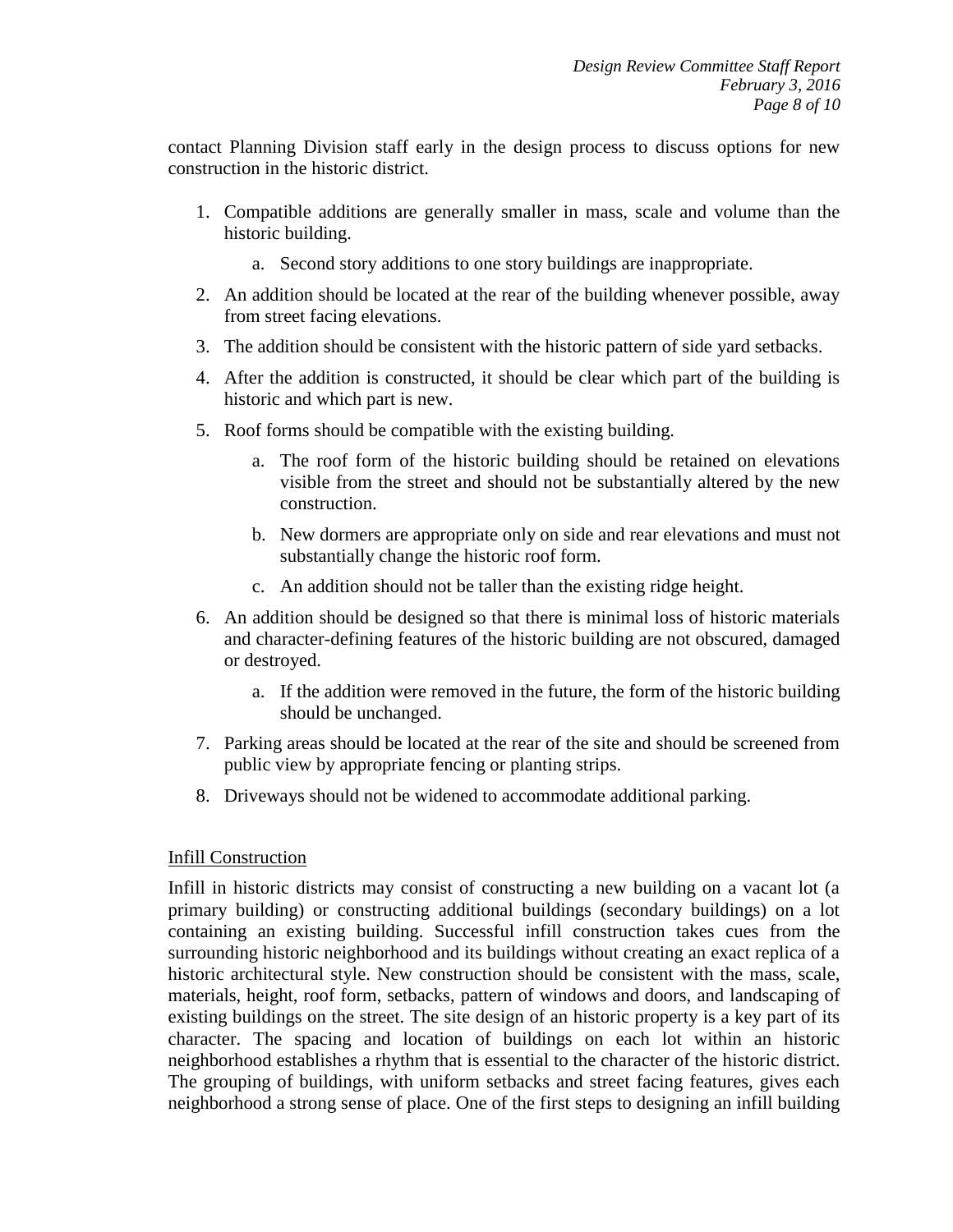is to look at other properties on the block and determine what are the common design elements that create a consistent streetscape and neighborhood character. Thoughtfully designed contemporary buildings are allowable but the primary goal of infill construction should be to create a building that responds to its context within a historic neighborhood.

- 1. The location of new primary and secondary structures on a lot should be consistent with the historic pattern of front and side yard setbacks.
- 2. New buildings should be similar in mass and scale to surrounding historic buildings.
	- a. If a new building is larger than its neighbors, it should be modulated so that the mass is located back from the street and is less visible.
- 3. Finished floor heights above natural grade should be consistent with neighboring buildings.
- 4. The height and roof form of a new building should be similar to surrounding historic buildings.
	- a. Dormers should be similar in size and placement to historic properties.
- 5. The main entrance and façade of a new primary building should be parallel to and facing the street.
- 6. The progression of public to private spaces from the street should be maintained.
	- a. A recessed building entrance or front porch may be appropriate to create a transitional space from the street to the interior of the building.
- 7. New construction should have a similar pattern and style of window and doors on elevations visible from the street to those found in surrounding historic buildings.
- 8. Parking areas should be located at the rear of the site and should be screened from public view by appropriate fencing or planting strips.
- 9. Driveways should not be widened to accommodate additional parking.
- 10. The height, mass and scale of new secondary buildings, such as accessory second units, garages, or workshops, should be minimized as much as possible.
	- a. Secondary buildings should be located at the rear of the property.
	- b. In general, secondary buildings should be no taller than the primary building. In limited areas, secondary buildings may be taller than primary buildings, if this condition is already typical of the streetscape of the surrounding blocks.
	- c. The design of secondary buildings should be subordinate to the primary building on the lot.